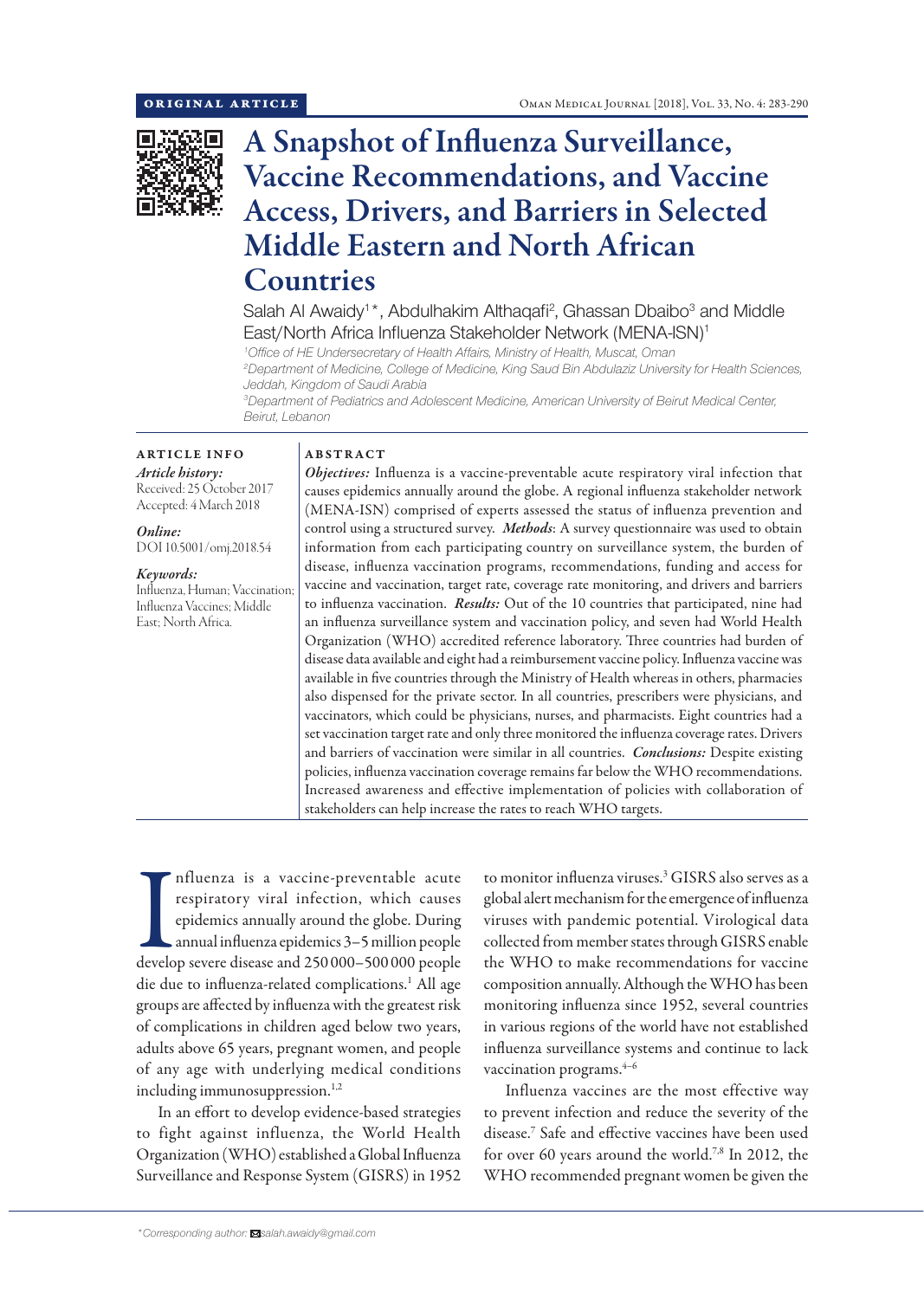highest priority for influenza vaccination, and also recommended vaccination for healthcare workers (HCWs), children aged 6–59 months, the elderly, and persons with chronic medical conditions, in no order of priority.7 Despite the WHO vaccination recommendations and compiling scientific evidence on influenza burden and awareness, vaccination coverage rates remain low in Middle East and North African (MENA) countries.<sup>9-13</sup> In addition, prior to very recent publications on the burden of influenza from Egypt, Iran, and Tunisia in collaboration with WHO/Eastern Mediterranean Region (EMRO), only a handful of countries such as Oman and Turkey had previously published studies on the burden of influenza in the MENA region.<sup>14-18</sup>

In line with the WHO's Global Action Plan for Influenza Vaccines objectives to increase influenza awareness, a regional influenza stakeholder network (MENA-ISN) was established in 2014.<sup>19</sup> MENA-ISN is comprised of experts from basic and clinical sciences and officials from Ministry of Health (MOH) from Algeria, Egypt, Iran, Lebanon, Libya, Jordan, Kingdom of Saudi Arabia (KSA), Morocco, Oman, Tunisia, Turkey, and United Arab Emirates (UAE). In order to enable better planning for actions to be taken that will help increase influenza awareness and vaccination coverage rates, MENA-ISN conducted a survey to collect data on the current status of influenza prevention and control in Algeria, Iran, KSA, Lebanon, Libya, Morocco, Oman, Tunisia, Turkey, and the UAE. The survey was conducted in countries where at least one MOH official was available to confirm the data. The collected data explored the existence of surveillance systems, vaccine recommendations, and influenza programs in each country. Herein, we provide a snapshot of the regional status of influenza prevention and control based on this survey results and published data when available from these countries.

## METHODS

Data collection was done using a survey questionnaire to obtain information in four categories from each participating country:

- 1. Existence of surveillance system and availability of burden of disease data.
- 2. Influenza vaccination programs, recommendations, and funding for vaccine/vaccination.
- 3. Access to the vaccine, vaccination target rate, and coverage rate monitoring.
- 4. Drivers and barriers to influenza vaccination.

Information was collected by face-to-face interviews or through telephone interviews with contact persons in national surveillance laboratories, public health institutions, and the national influenza coordinator in Algeria, Iran, KSA, Lebanon, Libya, Morocco, Oman, Tunisia, Turkey, and the UAE between September 2014 and April 2017. Ethical approval was not required for this study as it was based on secondary data and did not include human subjects. The data and information provided were further verified by the authors.

# RESULTS

Nine out of 10 (90.0%) countries reported established surveillance systems. Surveillance was general/family practice-based in Algeria and hospital-based in Lebanon and Oman. In Iran, Libya, KSA, Morocco, Tunisia, and Turkey surveillance was based both on general practice and hospitals. The UAE was the only country without a surveillance system [Table 1].

Seven out of 10 (70.0%) countries had a WHOaccredited laboratory designated as a national influenza center (NIC). Libya and KSA reported having only regional laboratories that had not yet been accredited by the WHO. At the time of data collection, burden of disease data was only available from Algeria, Iran, Oman, and partially from Turkey [Table 1].

Nine out of 10 countries (90.0%) had a vaccination program [Table 2]. Vaccine recommendations at varying degrees existed in all countries except in Lebanon where there was only a press release from the MOH to the public encouraging certain highrisk groups to get vaccinated. Groups recommended to receive vaccination were somewhat in line with WHO recommendations.3 Persons with chronic medical conditions and HCWs were the most commonly (80.0%) recommended groups, followed by pregnant women (70.0%), and the elderly and pilgrims (60.0%) [Table 2]. In Tunisia, only 2–5-year-old children with underlying conditions were recommended for vaccination and not adults with underlying health conditions. Only KSA recommended vaccination to healthy children aged 6–59 months.

In eight out of 10 (80.0%) countries, a reimbursement policy existed for vaccine-

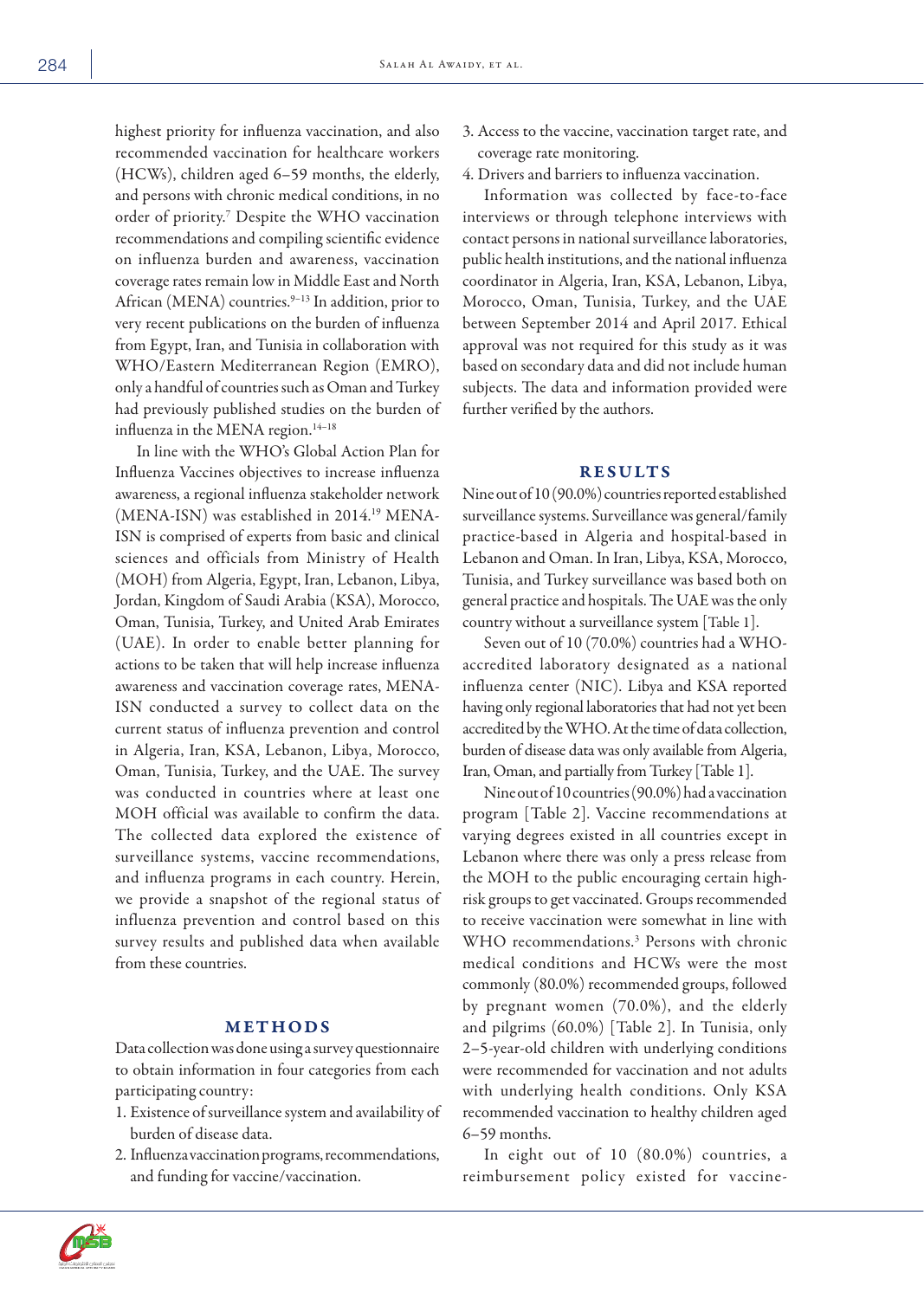| Country    |                             |                             | Existence of surveillance and laboratory                |                |                          | Availability<br>of disease<br>burden data                                        |
|------------|-----------------------------|-----------------------------|---------------------------------------------------------|----------------|--------------------------|----------------------------------------------------------------------------------|
|            | Does surveillance<br>exist? | Surveillance<br>GP/FP-based | Surveillance                                            |                | Does laboratory exist    |                                                                                  |
|            |                             |                             | hospital-based                                          | <b>NIC</b>     | Other                    |                                                                                  |
| Algeria    | Yes                         | <b>YES</b>                  | NO <sub>1</sub>                                         | <b>YES</b>     | NO <sub>1</sub>          | Yes, in the<br>annual report<br>of the National<br>Institute of<br>Public Health |
| Iran       | Yes                         | Yes                         | Yes                                                     | Yes            | Yes                      | Yes                                                                              |
| <b>KSA</b> | Yes                         | Yes                         | Yes                                                     | No             | Regional                 | $\rm No$                                                                         |
| Lebanon    | Yes                         | No                          | Yes                                                     | Yes            | No                       | No                                                                               |
| Libya      | Yes                         | Yes                         | Yes                                                     | No             | Central at<br><b>MOH</b> | No                                                                               |
| Morocco    | Yes                         | Yes                         | Yes                                                     | Yes            | Regional                 | No                                                                               |
| Oman       | Yes                         | NA                          | Yes                                                     | Yes            | Central at<br><b>MOH</b> | Yes                                                                              |
| Tunisia    | Yes                         | Yes                         | Initiated in six<br>hospitals in<br>2015-2016<br>season | Yes            | No                       | No                                                                               |
| Turkey     | Yes*                        | Yes                         | Yes                                                     | Yes            | Yes                      | Partial, but not<br>by MOH                                                       |
| <b>UAE</b> | No                          | <b>NA</b>                   | <b>NA</b>                                               | N <sub>o</sub> | No                       | No                                                                               |

Table 1: Existence of surveillance system and availability disease burden data.

*GP/FP: general practice/family practice; NIC: national influenza center; KSA: Kingdom of Saudi Arabia; UAE: United Arab Emirates; MOH: Ministry of Health; NA: not applicable. \*Surveillance is sentinel in Turkey.*

recommended groups. Among these countries, Iran provided vaccine free of charge to vaccinerecommended groups. Lebanon and the UAE did not have a reimbursement policy. In Lebanon, patients either paid out of pocket or private insurance covered the vaccination in limited numbers whereas in the UAE private insurance did not cover the vaccination, patients paid out of their pocket. In five countries, private insurances also covered vaccination [Table 2]. Persons who did not belong to the risk groups either paid out of pocket or, if available, private insurance paid for the vaccination [Table 2].

In six out of 10 (60.0%) countries, pharmacies were the retailers. In these countries, MOH dispensed the vaccine for recommended groups either at vaccination centers or hospitals, or through vaccine institutes [Table 3]. In Libya, the UAE, Tunisia, and Morocco, pharmacies did not play a role as vaccine retailers; vaccines were available only through MOH or related institutions.

In all countries, prescribers were physicians. In general, physicians, nurses, and pharmacists were the vaccinators at varying distribution in all countries [Table 3].

All countries with defined risk groups except Iran and Turkey had set a target rate for vaccination at varying levels depending on the risk group [Table 3]. Algeria had a fixed target rate of 35.0% for all vaccine-recommended groups. For KSA, Libya, Morocco, Oman, and Tunisia depending on the risk group, the target rate ranged from 10.0% to 75.0%, 20.0% to 90.0%, 100%, 90.0 to100%, 5.0% to 90.0%, respectively. Among all of these countries with a set target rate, KSA, Libya, and Oman declared monitoring the coverage rate. However, the achieved rate was not disclosed.

Reported drivers and barriers of influenza vaccination for each country are listed in Table 4. Reported drivers and barriers were the professional views of the interviewed persons and the field experience of MENA-ISN members. However, for countries like Turkey and Oman, published data were available on drivers and barriers.<sup>12,14</sup> Among the reported barriers, perceived low vaccine effectiveness, fear of side effects, lack of recommendation by doctors, and negative media were the major barriers for vaccination. The major drivers were the awareness of disease severity, recommendation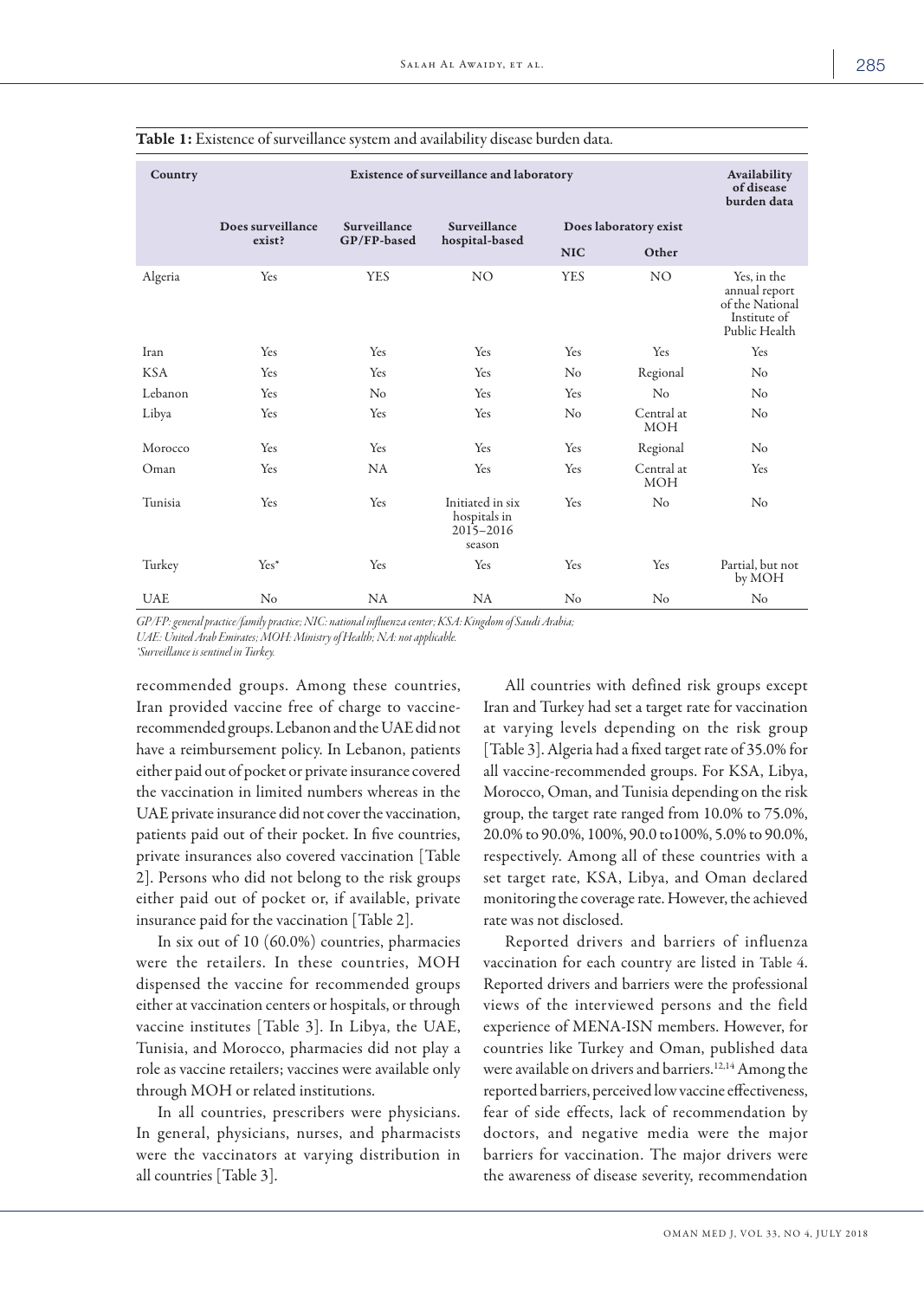|            |                        | Table 2: Influenza vaccination programs, recommendations, and funding for vaccination.                                                                                                                                                                                                                                                                                                                            |                       |                           |         |                                    |                                                   |                       |                           |                                                               |             |
|------------|------------------------|-------------------------------------------------------------------------------------------------------------------------------------------------------------------------------------------------------------------------------------------------------------------------------------------------------------------------------------------------------------------------------------------------------------------|-----------------------|---------------------------|---------|------------------------------------|---------------------------------------------------|-----------------------|---------------------------|---------------------------------------------------------------|-------------|
| Country    | Vaccination<br>program |                                                                                                                                                                                                                                                                                                                                                                                                                   |                       | Recommendations by MOH    |         |                                    |                                                   | Reimbursement by MOH  |                           | Vaccination of patients other<br>than risk groups are paid by |             |
|            | exists                 | Pregnant                                                                                                                                                                                                                                                                                                                                                                                                          | Elderly               | children<br>Healthy       | HCW     | with chronic<br>Persons<br>illness | Other                                             | Risk groups           | patients<br>Other         | insurance<br>Private                                          | Self        |
| Algeria    | Yes                    | Yes                                                                                                                                                                                                                                                                                                                                                                                                               | Yes                   | ż                         | Yes     | Yes                                | Pilgrims                                          | Yes                   | ż                         | 80.0%                                                         | ż           |
| Iran       | Yes                    | Yes                                                                                                                                                                                                                                                                                                                                                                                                               | Yes                   | $\mathsf{S}^{\mathsf{o}}$ | Yes     | Yes                                | Yes                                               | $Yes***$              | ż                         | Limited                                                       | Yes         |
| KSA        | Yes                    | Yes                                                                                                                                                                                                                                                                                                                                                                                                               | $\tilde{z}$           | months<br>$6 - 59$<br>Yes | Yes     | Yes                                | Pilgrims                                          | Yes                   | ż                         | ż                                                             | Yes         |
| Lebanon    | $\mathcal{L}^{\circ}$  | $\mathcal{L}^{\circ}$                                                                                                                                                                                                                                                                                                                                                                                             | $\mathcal{L}^{\circ}$ | ż                         | ż       | ż                                  | ż                                                 | $\mathcal{L}^{\circ}$ | ż                         | Limited                                                       | Yes         |
| Libya      | Yes                    | Yes                                                                                                                                                                                                                                                                                                                                                                                                               | Yes                   | $\mathcal{L}^{\circ}$     | Yes     | Yes                                | Pilgrims                                          | Yes                   | Yes                       | $\mathcal{\overset{\circ}{\mathsf{z}}}$                       | ž           |
| Morocco    | Yes                    | $\frac{1}{2}$                                                                                                                                                                                                                                                                                                                                                                                                     | $\tilde{z}$           | $\mathcal{L}^{\circ}$     | ž       | ż                                  | workers and<br>Pilgrims*<br><b>NOH</b>            | <b>HCWs</b>           | $\lessapprox$             | $\lessapprox$                                                 | $\tilde{z}$ |
| Oman       | Yes                    | Yes                                                                                                                                                                                                                                                                                                                                                                                                               | $\mathcal{L}^{\circ}$ | $\mathcal{L}^{\circ}$     | Yes     | Yes                                | Pilgrims                                          | Yes                   | $\mathbb{E}^{\mathsf{A}}$ | $\tilde{z}$                                                   | Yes         |
| Tunisia    | Yes                    | $\frac{1}{2}$                                                                                                                                                                                                                                                                                                                                                                                                     | Yes                   | $\tilde{z}$               | $Yes**$ | Children 2-5<br>Only<br>years      | Pilgrims                                          | Yes                   | Pilgrims                  | Yes                                                           | Yes         |
| Turkey     | Yes                    | Yes                                                                                                                                                                                                                                                                                                                                                                                                               | Yes                   | ž                         | Yes     | Yes                                | Acid users (6<br>months-18<br>Salicylic<br>years) | Yes                   | ż                         | Limited                                                       | Yes         |
| <b>UAE</b> | Yes                    | Yes                                                                                                                                                                                                                                                                                                                                                                                                               | Yes                   | $\frac{1}{2}$             | Yes     | Yes                                | Pilgrims                                          | ż                     | ż                         | ż                                                             | Yes         |
|            |                        | Influenza vaccine program is limited to HCW working for MOH and mehical and moring students. Each season the MOH purchases 60 000 doses to cover all HCWs. Fer pilgrims it is mandatory but not supported by the MOH.<br>KSA: Kingdom of Saudi Arabia; UAE: United Arab Emirates; HCW: healthcare workers; MOH: Ministry of Health.<br>"But only 10–20% of HCW use vaccine in Tunisia. **Provided free of charge. |                       |                           |         |                                    |                                                   |                       |                           |                                                               |             |

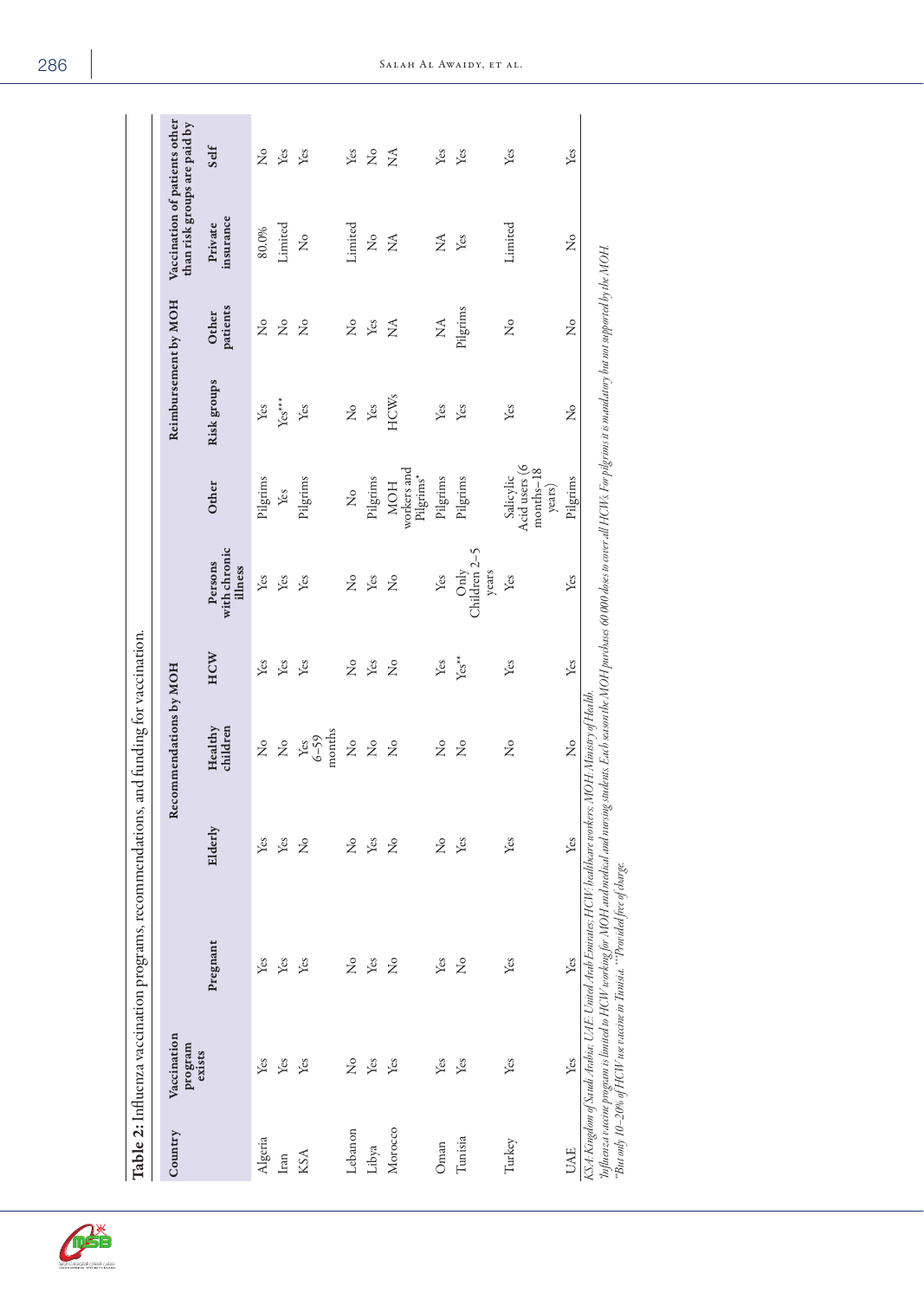| Country    |                               | <b>Access to vaccine</b>                                  |                                        |                                   | Vaccination coverage             |
|------------|-------------------------------|-----------------------------------------------------------|----------------------------------------|-----------------------------------|----------------------------------|
|            | Prescriber                    | Dispenser*/retail**                                       | Vaccinator                             | Target rate for<br>risk groups, % | Monitoring                       |
| Algeria    | Physicians                    | MOH and pharmacies                                        | Physicians, nurses, and<br>pharmacists | 35.0                              | No                               |
| Iran       | <b>MOH</b><br>physicians/HCPs | MOH and pharmacies                                        | <b>HCW</b>                             | $\rm No$                          | No                               |
| <b>KSA</b> | Physicians                    | MOH, non-MOH<br>hospitals, private clinics,<br>pharmacies | Physicians, nurses, and<br>pharmacies  | $10.0 - 75.0$                     | YES, for the<br>whole population |
| Lebanon    | Physicians and<br>pharmacies  | Physicians and<br>pharmacies                              | Physicians and<br>pharmacies           | No                                | $\rm No$                         |
| Libya      | Physicians                    | Vaccination centers at<br><b>MOH</b>                      | Physicians and<br>nurses               | $20.0 - 90.0$                     | Yes, for some risk<br>groups     |
| Morocco    | MOH physicians<br>for HCWs    | NA.                                                       | NA                                     | 100                               | NA.                              |
| Oman       | Physicians                    | MOH and pharmacies                                        | EPI Staff and nurse                    | $90.0 - 100$                      | Yes                              |
| Tunisia    | Physicians                    | <b>MOH</b>                                                | Physicians                             | $5.0 - 90.0$                      | $\rm No$                         |
| Turkey     | Physicians                    | MOH for HCW only and<br>pharmacies                        | Physicians and nurses                  | No                                | No                               |
| <b>UAE</b> | Physicians                    | MOH and private                                           | Physicians and nurses                  | N <sub>o</sub>                    | $\rm No$                         |

| Table 3: Access to vaccine, vaccination target rate, and coverage rate monitoring |  |
|-----------------------------------------------------------------------------------|--|

*KSA: Kingdom of Saudi Arabia; UAE: United Arab Emirates; HCW: healthcare worker; MOH: Ministry of Health; HCPs: healthcare practitioners, EPI: extended programme of immunization.\*MOH purchases the vaccine through tender for public market and dispenses it to the related institutions/doctors. \*\*Pharmacies are the retailers that sell the vaccines.*

| Country    | <b>Vaccination motivators</b>                                                                                                                                            | <b>Vaccination barriers</b>                                                                                                                                                                                                                             |
|------------|--------------------------------------------------------------------------------------------------------------------------------------------------------------------------|---------------------------------------------------------------------------------------------------------------------------------------------------------------------------------------------------------------------------------------------------------|
| Algeria    | • Disease severity leading to death<br>• Prevention of death by vaccination<br>. WHO NIC available for advice                                                            | $\blacksquare$ HCW<br>• Lack of information (lack of vaccine communication<br>outside flu season)<br>• Fear of side effects<br>• Lack of scientific communication on the effectiveness                                                                  |
| Iran       | • Doctors recommendation, MOH recommendation<br>• Free of charge coverage for high-risk population such as<br><b>HIV</b> patients                                        | • Low public awareness, low acceptance, and belief in some<br>HCP, side effects (like Guillain-Barre syndrome), no<br>coverage by main insurance facilities                                                                                             |
| <b>KSA</b> | • HCW: MOH interest, local global recommendations,<br>easy vaccination process, data, education<br>• Lay public: Doctor's recommendation, free vaccination,<br>awareness | • HCW: Not convinced, logistical barriers such as<br>equipment, time consumption, infrastructure<br>· Lay public: Lack of awareness                                                                                                                     |
| Lebanon    | • Awareness in some segments of the population<br>· Previous encounters with influenza                                                                                   | • Fear of side effects<br>• Impression it is ineffective<br>• Providers not always recommending strongly                                                                                                                                                |
| Libya      | • High awareness                                                                                                                                                         | • No barriers                                                                                                                                                                                                                                           |
| Morocco    | • HCP are concerned for the risk groups<br>• Awareness campaign at the start of the season<br>• Vaccine reimbursement for some populations (insurance)                   | · Fear of side effects<br>• Doubts on vaccine effectiveness<br>· Health care workers not convinced<br>• No public awareness campaign at the national level<br>· Disease severity is under-recognized<br>• Negative effect of media during 2009 pandemic |
| Oman       | • National Disease Morbidity and Mortality                                                                                                                               | • No barriers                                                                                                                                                                                                                                           |
| Tunisia    | • Awareness of the need for protection of high-risk groups                                                                                                               | • No barriers                                                                                                                                                                                                                                           |
| Turkey     | • Fear of complications and death<br>· Doctor's recommendation                                                                                                           | · Negative media coverage about the vaccine<br>· Fear of side effects<br>• Distrust in vaccine effectiveness                                                                                                                                            |
| <b>UAE</b> | • Knowledge of disease and its severity                                                                                                                                  | • Lack of effectiveness<br>• The negative effect of media                                                                                                                                                                                               |

Table 4: Motivators and barriers for influenza vaccination.

*WHO: world health organization; NIC: national influenza center Laboratory; KSA: Kingdom of Saudi Arabia; UAE: United Arab Emirates; MOH: Ministry of Health; HCP: Healthcare practitioner; HCW: Healthcare worker; NA: not applicable.*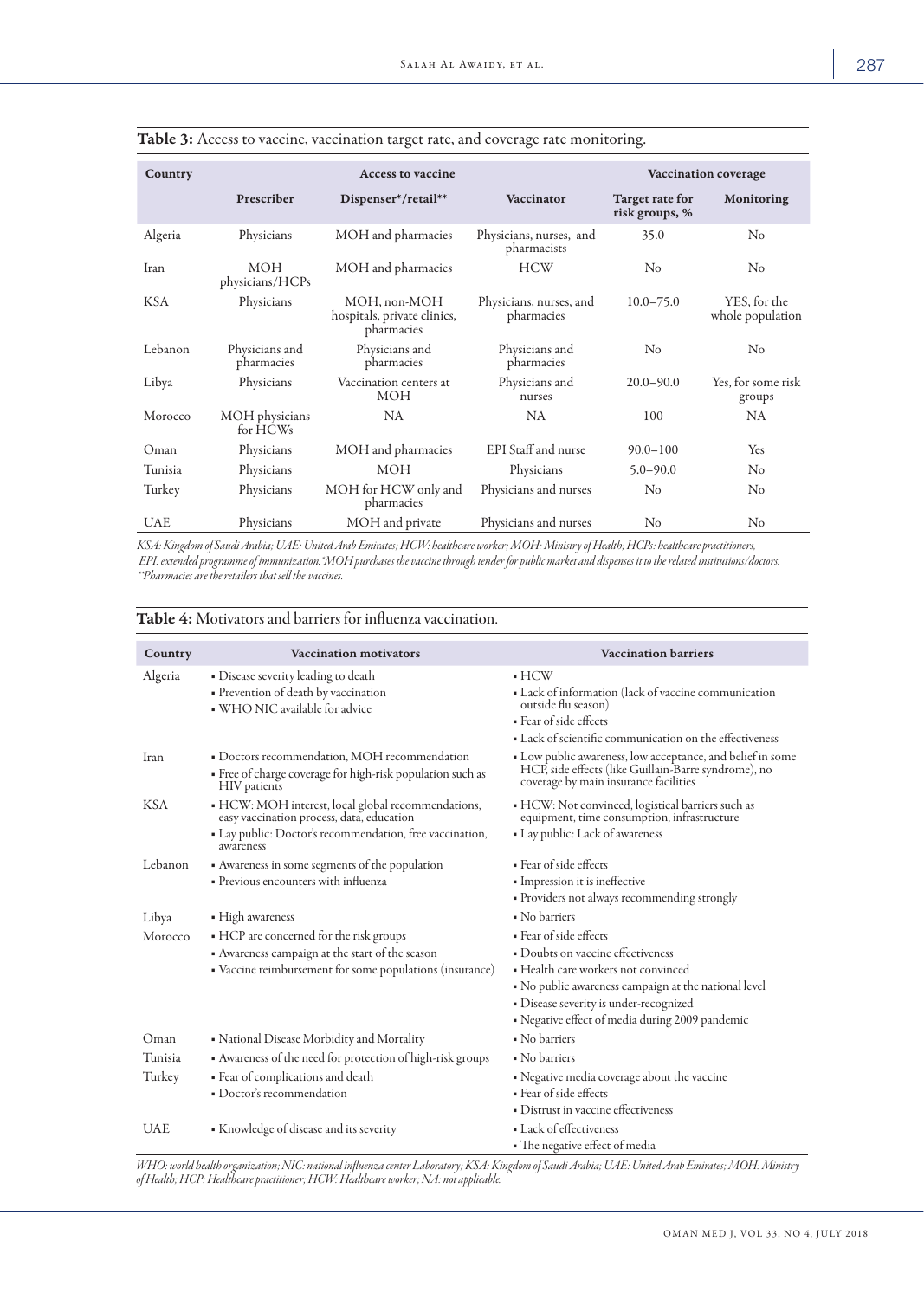by doctors, previous encounters with influenza, belief in protection by vaccines, and local/global recommendations. In KSA, interest from MOH, and in Oman availability of disease burden data played as major drivers for HCWs to vaccinate [Table 4].

## DISCUSSION

Surveillance is an important tool to monitor influenza virus circulation patterns and document disease burden, which is necessary for setting public health priorities and developing effective control programs including vaccination. In addition, increasing the number of countries participating in GISRS will increase the diversity and volume of viruses shared with WHO collaborating centers. Evaluation and inclusion of viruses from diverse areas may allow better prediction of the vaccine reference viruses increasing the likelihood of match between circulating viruses and the vaccine.<sup>20</sup> According to our survey, the majority (90%) of countries had a national surveillance system. The UAE was the only country without established surveillance. Respiratory virus surveillance was established in KSA in 2017. One of the most important religious mass gatherings, Hajj, takes place in Mecca. Therefore, establishing a sustained respiratory virus surveillance will provide information on influenza and other emerging respiratory viruses, which will guide the development of effective control measures in KSA. Although surveillance existed in the majority of countries, many countries did not use the data collected to determine the burden of disease. According to the survey, disease burden data at varying levels was available only from Algeria, Iran, Oman, and Turkey. Algeria and Iran indicated that disease burden data were available only in the MOH annual report whereas for Oman and Turkey data was published in peer-reviewed journals.12–15 However, as this manuscript was being written, influenza disease burden data concerning only the incidence of influenza confirmed severe acute respiratory illness cases for Iran, Egypt, and Tunisia was published in the July 2016 issue of *Eastern Mediterranean Health Journal (EMHJ)*. 16–18 In the same issue of the *EMHJ*, influenza outbreak characterization from other regional countries such as Jordan, Lebanon, Morocco, and Yemen were also published.21–24 This is a step forward in the Eastern Mediterranean region; however, to establish effective

prevention policies, more data including the health and economic burden of influenza over several seasons in the regional countries is needed.

Most countries in the developed world have a national immunization policy against influenza.6 In our survey, Lebanon was the only country without a national policy in the region. Countries with a national policy recommended the vaccine to risk groups aligned defined by WHO and many supported their recommendation financially by various forms of reimbursement, or free supply of the vaccine.7 Vaccination of pregnant women has been shown to be safe and effective in preventing disease, and even cost-effective.<sup>7</sup> According to WHO recommendations, pregnant women should be given the highest priority in countries starting or expanding seasonal influenza vaccination programs. Recommendation for pregnant women already exists in 70% of MENA countries included in the survey. However, influenza vaccine recommendations for healthy children only exist in KSA. Vaccine recommendation to healthy children is not optimal in most European countries either.<sup>25</sup> Children are important in the transmission of influenza and herd immunity benefits of pediatric vaccination programs have been documented.<sup>26</sup> Therefore, the inclusion of children in vaccination policies might help reduce the burden of influenza.

Pilgrimage to Mecca is a major mass gathering event where people from all over the world come together for a few days, thus increasing the risk of contracting influenza and taking it back to the pilgrim's country of origin.27 Although not included in the vaccine-recommended risk groups by WHO, vaccination of local pilgrims is mandatory in KSA [Table 1]. This is also an indication that influenza is considered as a health threat in the region.

Those countries with recommendations also had a reimbursement policy at varying levels. However, despite the recommendations and reimbursement schemes, vaccination coverage remains low (3%) in the surveyed countries.13 The WHO launched Global Action Plan for Influenza Vaccines (GAP) in 2006, a-10 year initiative to address the anticipated shortfall in vaccine supply in the event of a pandemic, with three main objectives: 1) increase in seasonal vaccine use, 2) increase in vaccine production capacity, and 3) research and development.19 Within this context, global vaccine production has increased since 2006. However, vaccine utilization has not

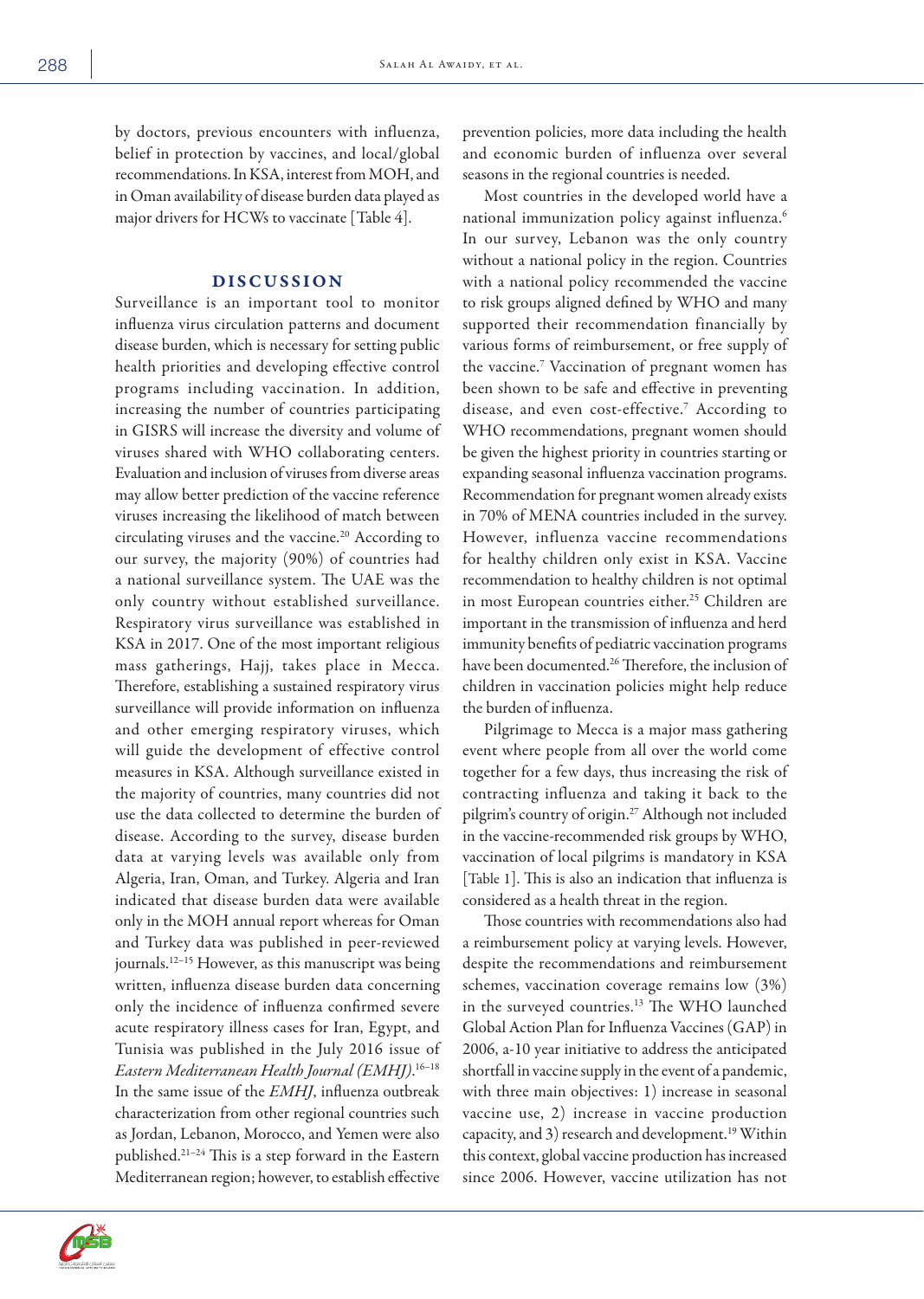increased accordingly. According to survey results, the vaccine was recommended for the risk groups in all countries, and a vaccination target rate was set in 60.0% of these countries. However, vaccination coverage rate monitoring was conducted only in 30.0% of the countries. Setting a target rate, monitoring the vaccination coverage rates, and measuring vaccine effectiveness are key for evaluating a vaccination program. This is important especially in resourcelimited settings which will allow the countries to modify their vaccination programs accordingly.

There is a need for determining the vaccine prescribers and vaccinators to estimate targets for awareness training as needed. Physicians, nurses, and pharmacists were the most frequently cited vaccinators in the region.

The drivers and barriers of the vaccination in this region were similar to those published in other countries around the world.12 Major drivers were the awareness of disease severity and recommendation by the doctors. Major barriers were low vaccine effectiveness and fear of side effects [Table 4]. Interest from the MOH seemed to have a direct effect on HCWs to vaccinate in KSA.

Countries with surveillance systems indicated that virus sharing and reporting to WHO is not always optimal, a potential area of improvement. A recent publication also reported that a few countries in the WHO/EMRO region send adequate number of viruses regularly to WHO collaborating centers indicating the need for improved virus sharing in order to improve the effectiveness of vaccine virus selection.20 Countries also indicated that dissemination and use of surveillance data needed improvement. A recently-launched platform, eastern mediterranean Flu for sharing epidemiological and virological data on influenza in the WHO Eastern Mediterranean Region may help in better dissemination of surveillance data in the region.<sup>28</sup>

This survey provides information on areas that need to be improved to document disease burden, increase influenza awareness, and vaccination coverage rates. Survey results indicate that issuing policies in line with WHO recommendations and reimbursement alone is not sufficient to increase awareness and the vaccination coverage rates (VCRs). The policies need to be implemented with sustained determination to increase VCR. Monitoring VCR and documenting the burden reduced by vaccination is key to evaluating vaccine policies. Continuing

guidance and support from WHO on developing and implementing effective immunization policies based on scientific evidence might help reduce the burden of influenza in regional countries. In addition, MENA-ISN-like networks can facilitate influenza awareness and vaccine advocacy by communicating scientific data, WHO policies, and guidelines developed by scientific organizations with all stakeholders including policymakers, HCWs, and the general public.

The purpose of the survey was to take a snapshot that gives a general idea about the status of influenza prevention and control in selected countries in the MENA region. The questions in the survey were answered by officials in the surveillance laboratories and MOHs public health institutions. We could not include all countries in the MENA region in this study due to MOH refusal to provide data. Despite the limitations, the results provide an updated picture of influenza policies and status of influenza prevention and control in the countries surveyed.

# **CONCLUSION**

Survey results indicate that developing influenza prevention plans alone is not sufficient to increase influenza vaccination coverage in vaccinerecommended groups. Increasing the vaccination rate against influenza requires development and successful implementation of vaccination programs by health authorities.

### *Disclosure*

The authors declared no conflict of interest. No funding was received for this study.

#### *Acknowledgements*

MENA-ISN members listed below have conducted the study, collected information, reviewed, and confirmed the data for their respective countries:

1 Mohamed Abuglia, Department of Microbiology and Infectious Disease, National Center for Disease Control and Preventioni, Libya; Suleiman Abusrewil, Department of Pediatrics, Faculty of Medicine, Tripoli Üniversityi, Libya; Fatma Nur Baran Aksakal, Department of Public Health, Gazi University, Turkey; Amal Barakat, National Hygen Institute, Morocco; Zahra Dahbi, Manager, Department of Epidemic Diseases, Department of Epidemiology and Disease Control, MOH, Morocco Fawzi Derrar, Institute Pasteur, NIC, Algeria; M. Hesham El-Hefnawy, National Diabetes Institute, Egypt; Abdulreza Esteghamati, Department of Pediartics, Iran University of Medical Sciences, Tehran, Iran; Massoud Ghasemi, Department of Cardiology, Tahran University of Medical Sciences, Tehran, Iran; Ibtisam Hadeed, Department of Pediatrics, Faculty of Medicine, Tripoli